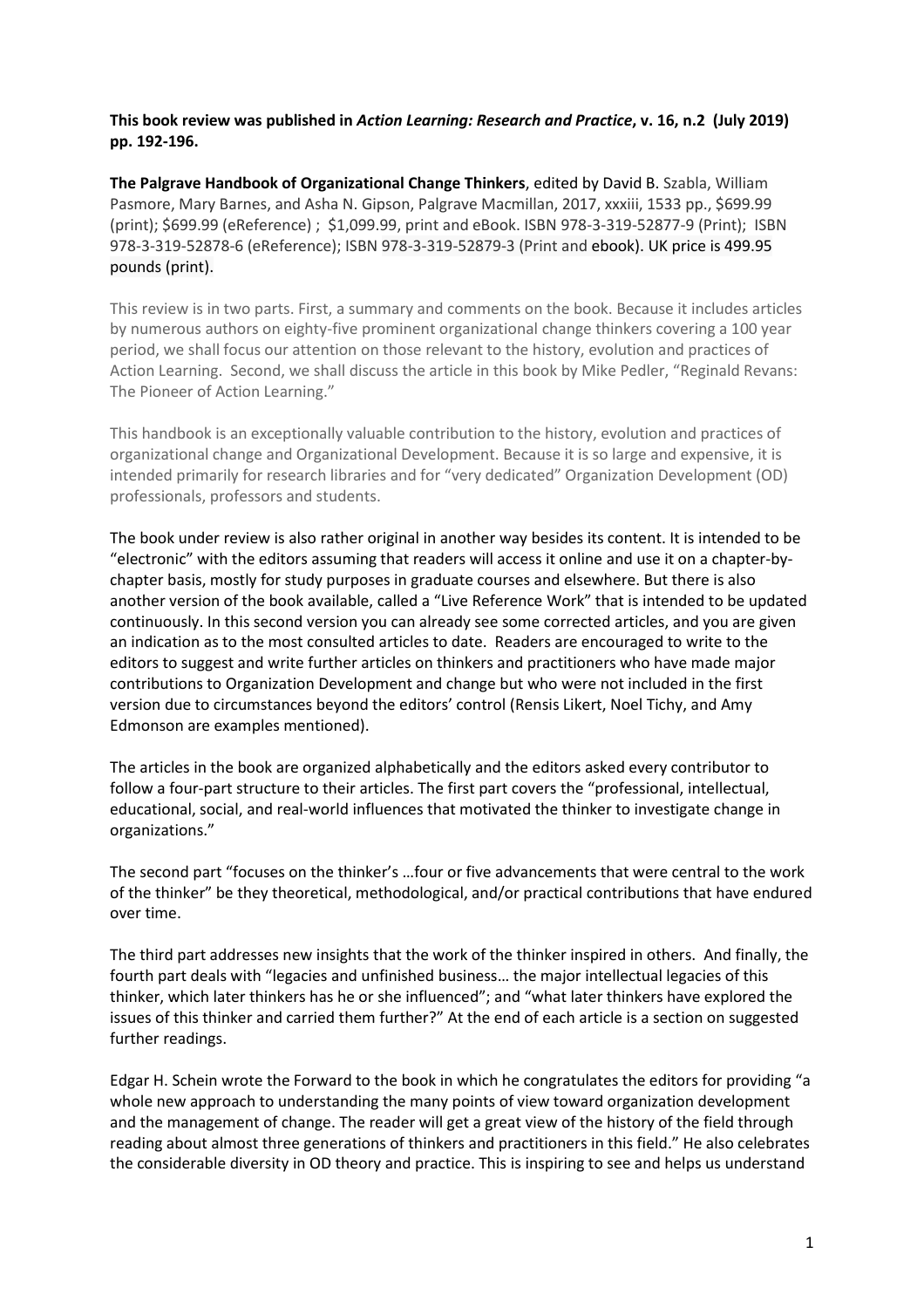that all disciplines and philosophies like Action Learning have within them divergent influences and constituents.

For readers interested especially in Action Learning, they will appreciate the articles about present theorists and practitioners David Coghlan, Victoria Marsick and Karen Watkins; and those who have written about Action Learning--Warren Burke and Marvin Weisbord—albeit from an OD perspective. (Dilworth and Boshyk 2010, 144-153; 179-191). There are also contributions on people who were acquaintances, friends, colleagues and sometimes collaborators with Action Learning's founder, Reg Revans. Among these were Warren Bennis, Wilfred Bion, Robert R. Blake and Jane S. Mouton, Björn Gustavsen, Elliott Jacques, Edward Emmet Lawler III, Ronald Lippit, Edgar H. Schein, William Rockwell Torbert, and Eric Trist.

The Preface is a succinct review of the history and evolution of Organizational Development and change from a very Anglo-American point of view. The editors leave out an important historical point that the revival of OD in the 1970's and 1980's was partly due to the US Army and Navy having trained what they called Organizational Effectiveness Officers (as they did not like the words Organizational Development) and then several thousand such Officers entered the private sector when this program was terminated in 1984, a subject discussed elsewhere (Boshyk and Dilworth 2010,151).

Perhaps more importantly, the editors perpetuate a misunderstanding, albeit a common one, made by US professors and practitioners that "Lewin and Reginald Revans independently piloted what became known as 'action research'…" (Dilworth and Boshyk 2010, 144-153; 179-191). Verna Willis has written about this confusion and inaccuracy in her comprehensive chapter on "Action Learning and Action Research" (Dilworth and Boshyk 2010, 166-178). So does Revans really fit into this volume? Yes most certainly. As Mike Pedler points out in his chapter, Revans' ideas and practices had an "emerging" nature to them which they did until 1972, when we see the term Action Learning clarified by him in both content and form. Up until then Revans describes his studies and work, notably in hospitals and healthcare, as being about "organizational development." It is, therefore, not surprising that there is some confusion on this issue.

Pedler's article follows the four-part structure mentioned above. He summarizes the motivations, history and evolution of Revans' thinking and practice in separate sections on "Influences and Motivations: Understanding the Difference Between Cleverness and Wisdom", and in the section on "Key Contributions: Putting Learning at the Heart of Managing Change" there are sub-headings on "Action", "Learning", "The Principle of Insufficient Mandate", "Problems Not Puzzles", "The Risk Imperative", "Questioning", "Sets", and "The Ambiguity of Facilitation".

The second part of the article then focuses on "New Insights: Against Facilitation For Autonomous Learning" where he also mentions other subjects including what he maintains is Revans' resistance to defining Action Learning. Pedler also mentions that Action Learning itself is a "family of approaches" and criticizes a few of these approaches that do not follow "Revans Classical Principles" or the "Action Learning Gold Standard" outlined by Verna Willis.

In the next section of the article, Pedler reviews five of the legacies of Revans' work, entitled "Legacies and Unfinished Business: A Rich Heritage of Ideas and Provocations". Pedler selected the following legacies and spends the rest of the article elaborating on "Virtual Action Learning (VAL), Critical Action Learning (CAL), The Wicked Problems of Leadership, Unlearning and The Innovation Paradox." Of the five, Pedler believes "CAL is perhaps the most important development in post-Revans action learning" and much of his article is a philosophical explication about CAL and its "red thread" to other aspects of the five legacies. The article concludes with "References, Further Reading, For More on Revans and the Development of His Ideas, and For More on Revans' Legacies".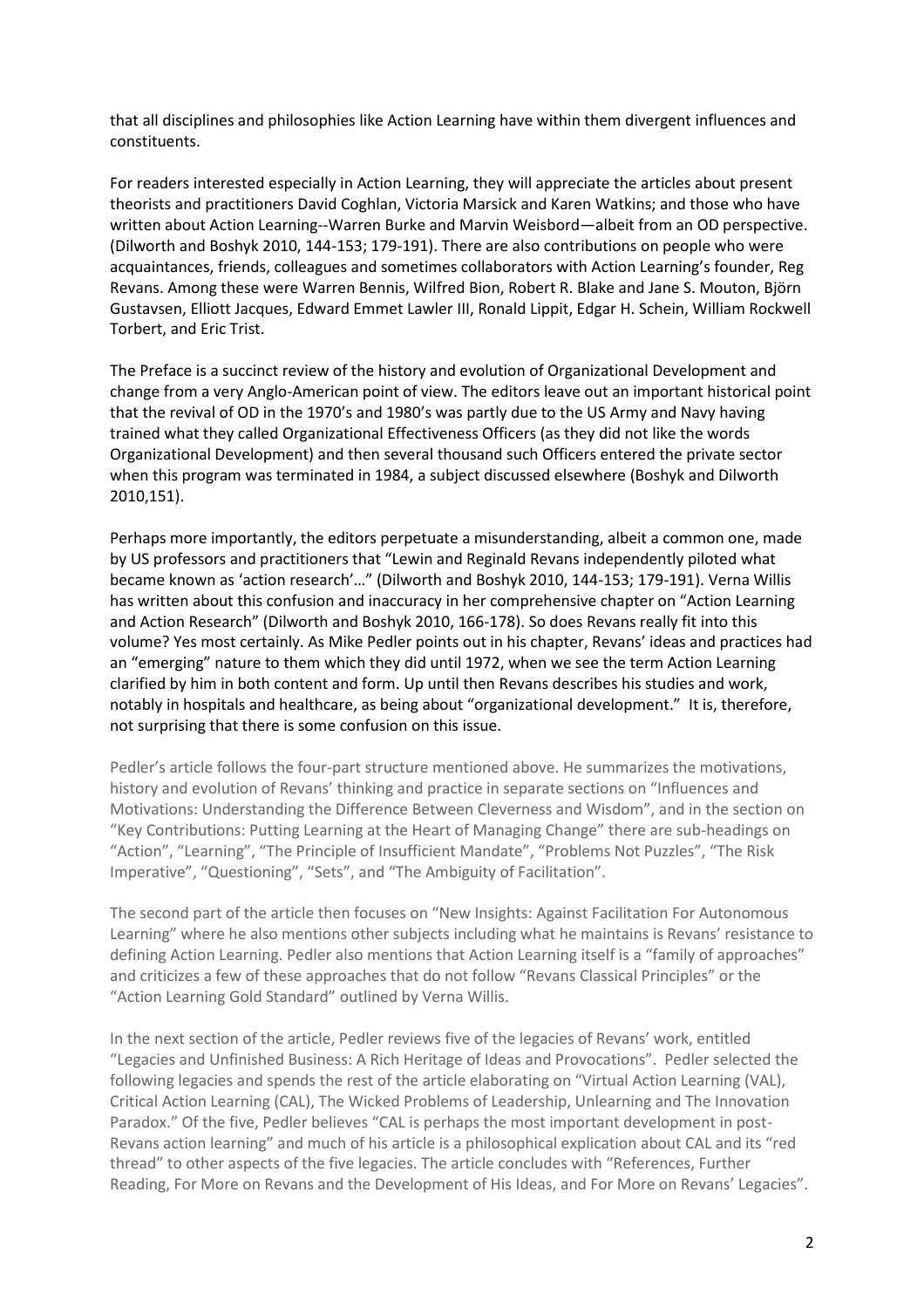Pedler's article is a very fine and well written summary of his thinking, writing and experience with Action Learning including his personal interaction with Revans. While there is no time (and space) to comment comprehensively on all the issues raised by Pedler, perhaps a few comments would be in order in the spirit of stimulating further study and discussion.

In the "Motivations" section, that also covers personal influences on Revans' thinking, values and behaviour, it is worth looking more deeply at several key individuals who are not often discussed, among them the Scottish philosopher John Macmurray who Revans quotes as having written that "all meaningful knowledge for the sake of action, and all meaningful action for the sake of friendship." (Revans 1983). Macmurray had considerable influence on the interwar generation and on the British public in general. There is an excellent biography by Costello that is very illuminating and contributes to further research on this underestimated philosopher. (Costello 2002).

Another person who helped and influenced Revans was his Cambridge tutor, Alexander Wood, Fellow of Emmanuel College and also involved as a scientist with the Cavendish Laboratory. More details about their relationship can be found in the college's archival files on both Wood and Revans.

But one area that has not received the attention it deserves is the fact that Revans was also a qualified engineer as well as a scientist, very well acquainted with and a strong proponent of cybernetics and systems thinking. Revans' oft mentioned quote that "learning must be equal to or greater than the rate of change" comes directly from the work of one of the leading cyberneticist's in Britain, Ross Ashby (1956) from his "law of requisite variety".

Revans wrote about cybernetics himself (Revans 1969) and encouraged experts in cybernetics and systems thinking to see the connection between cybernetics and Action Learning. Among those he influenced in this area was V.H. Brix who wrote a major article on this interconnection (Brix 1983). In Revans' work there are often many references to both cybernetics and especially systems thinking (Revans 1982). Revans even described small groups and effective learning in cybernetic language and terms in a letter to Brix: "…The observable behaviour of the miners made me ask whether the mutual support and effective learning of the small group could not be more widely and generally exploited. In your terms how to put a forced draft under undesirable associative inducements (cybernetic exchanges) of the small group called into being to get something done?" (Revans 1984)

There is also a direct link to Critical Action Learning in that understanding fundamental control and power relations and interactions are very important to this way of thinking as can be seen in a Brix's analysis of control and power (Brix 1981).

It is my view that the oft made comment, also in the Pedler article, that there is no definition of Action Learning is misleading, as it does not take into account some basic premises of systems thinking and cybernetics. Revans once defined Action Learning as "Learning to learn by doing with and from others who are also learning-to-learn by doing." This is seen by some as being too general and not detailed enough. But Revans may not have desired to do more with this definition because as a systems thinker he realized that 'systems as a whole can change and evolve because they are 'open' and 'dynamic' rather than closed and entropic." And the cybernetic understanding "that 'feedback' also allows systems to adapt, while retaining their intrinsic properties as systems" could also help explain why Revans kept to his definition. He may not have wanted to constrict the possibilities of Action Learning and its system (Alpha, Beta, Gamma) evolving and changing with future experiences of action and learning (Caldwell 2012). Pedler states it differently and yet gets close to implying this when he writes about Revans' evolving but clear stand about the foundational priority and importance of principles and values.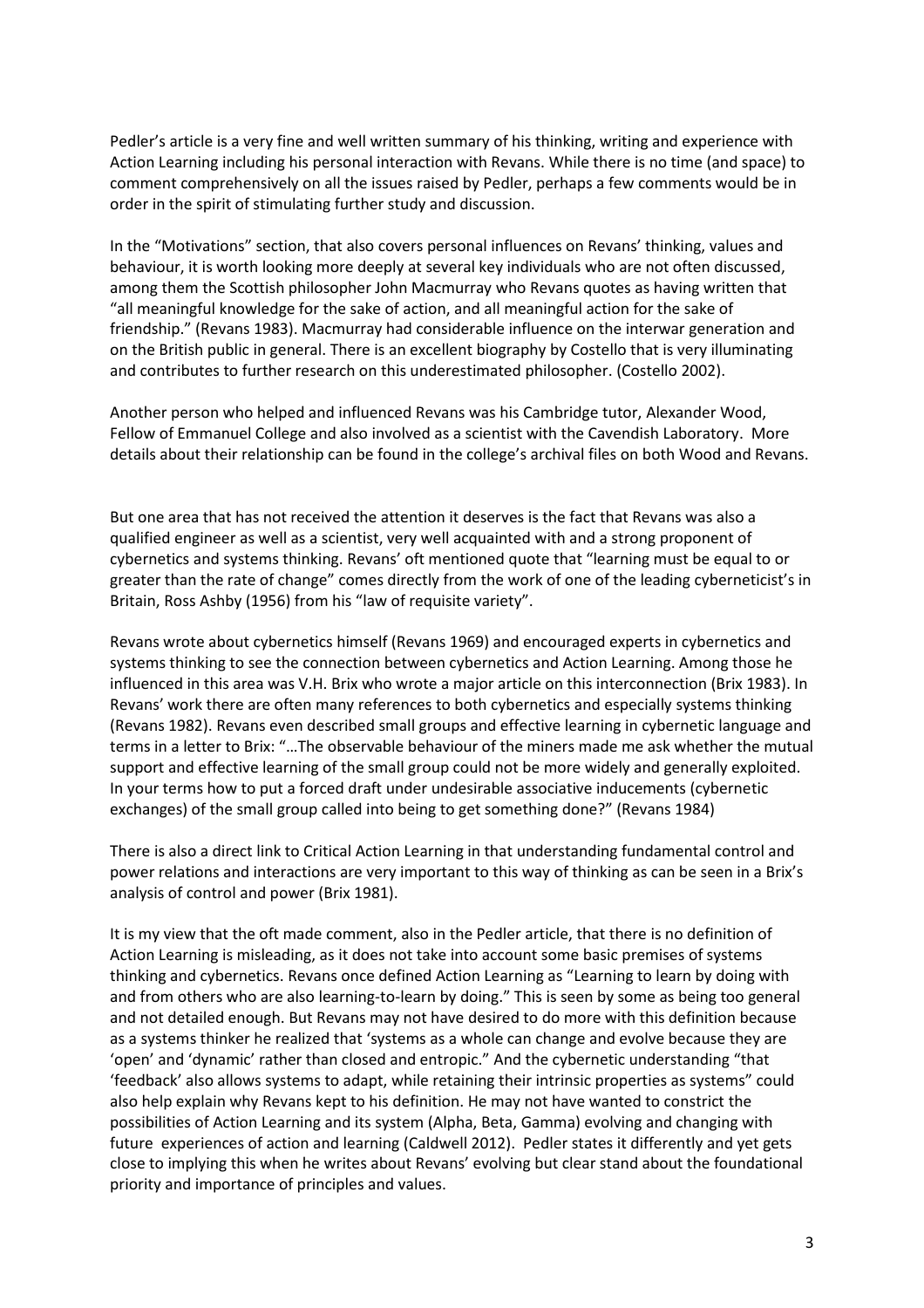In conclusion it may be of interest for us to ponder and get actively engaged with looking at how Action Learning is and can be relevant to the modern aspects of social, economic and political life. Pedler mentions Virtual Action Learning as one such technologically based innovation for Action Learning but there are other aspects to think about as we see common elements emerging.

The new ways of fast and lean innovation, the emphasis on learning, working and collaborating that we see in startups (Reis 2011), with eco-system platform collaboration (Johnson 2016), data-based decision making, machine-learning, and human and machine interfaces and communication, and concern about the necessity for values-based organizations (Roche and Jakun 2017) are yet another way of seeing how Revans' understanding of Action Learning theory and practice can be of relevance to a new generation working to make a difference-- another dimension of Revans' legacy waiting to be explored.

## **References**

Ashby, R. 1956. *An Introduction to Cybernetics*. New York: John Wiley & Sons.

Boshyk, Y. and Dilworth, R.L. eds. 2010. *Action Learning: History and Evolution*. Basingstoke: Palgrave Macmillan.

Brix, V. H. 1970. *You are a Computer: Cybernetics in Everyday Life*. New York: Emerson Books.

Brix, V. H. 1981. "Control, Bureaucracy, and Power (A Systems and Cybernetic Model)." *Human Systems Management* 2: 316-321.

Brix, V. H. 1983. "Action Learning and Control Theory." *Omega* [International Journal of Management Science] 11 (5): 491-500.

Caldwell, R. 2012. "Systems Thinking, Organizational Change and Agency: A Practice Theory Critique of Senge's Learning Organization." *Journal of Change Management* DOI: 10.1080/14697017.2011.647923

Costello, J. E. 2002. *John Macmurray. A Biography*. Edinburgh: Floris Books.

Dilworth, R.L and Boshyk, Y., eds. 2010. *Action Learning and Its Applications*. Basingstoke: Palgrave Macmillan.

Masani, P.R. 1990. *Norbert Weiner, 1894-1964*. Basel-Boston-Berlin: Birkhauser Verlag.

Moazed, A., and Johnson, N. L. 2016. *Modern Monopolies: What It Takes to Dominate the 21st Century Economy*. New York: St. Martin's Press.

Reis, E. 2011. *The Lean Startup: How Today's Entrepreneurs Use Continuous Innovation to Create Radically Successful Businesses*. New York: Crown Business.

Revans, R.W.1969. "The Structure of Disorder." In *Survey of Cybernetics. A Tribute to Dr. Norbert Wiener*, edited by J. Rose, 333-345. London: Ilife Books.

Revans, R.W. 1982. *The Origins and Growth of Action Learning*. Bromley: Chartwell-Bratt. Revans, R.W. 1983. *ABC of Action Learning*. Bromley: Chartwell-Bratt.